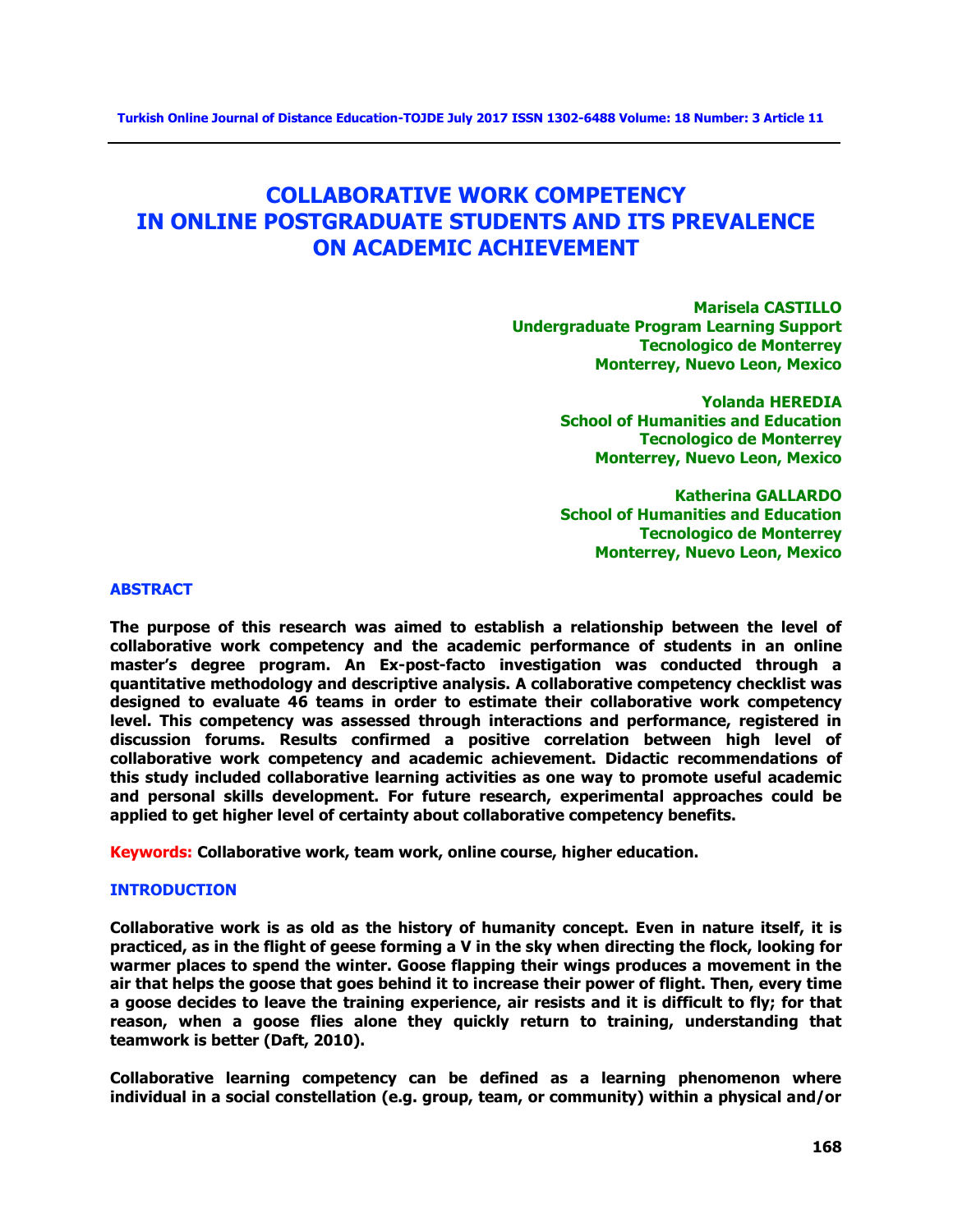**virtual environment interact on the same or different aspects of a share task to accomplish implicit or explicit share and individual learning goals (Strijbos, 2016). Another way of defining this competency is the following: A student who works in collaboration is able to use dialogue as knowledge construction base, as well as received and give feedback from others during interactions. Simultaneously, he/she must interact with empathy, responsibility, and on time by using ITC (Villa & Poblete, 2008).**

**This concept of collaboration in the teaching-learning process expects students to help each other to learn together; some authors said that it is beneficial for students to share knowledge, as the student who teaches might actually be learning twice (Ioannou, Demetriou & Mama, 2014; Yeo & Tan, 2011). Later in the eighteenth century, Joseph Lancaster, who reported about the benefits of collaborative group, coined the term computer. As seen from ancient times, the need for people to interact with each other is important in order to learn and achieve common purposes (Ferreiro & Calderon, 2007). Piaget's theory states that human beings are involved in schemes to interpret the world around them. Then, learning is acquired through knowledge building; this means that people, according to their physical and mental development, have certain mental structures that store knowledge and learning. The processes related to these interactions are mainly two: accommodation and assimilation. Assimilation involves changing the perception of an individual about their reality; it means to signify new acquired information to suit in a person's mindset. Accommodation involves changing mindsets to adapt to reality built with newly acquired information. On this note, it is natural for children as they grow to increasingly develop sophisticated and integrated schemes thanks to the two complementary processes of assimilation and accommodation (Piaget, 1972).**

**Vygotsky's theory expressed that sociocultural perspective proposes that their social environment directly affects an individual's learning. According to this theory, as children develop, they internalize these processes until they use them without the help of those around them. The process in which social activities are transformed into internal mental activities is called internalization, where inner speech occurs. It is also argued that in this cultural perspective through formal schooling, as well as informal, conversations between adult and children transmit schemes and patterns of behavior on their culture, which interprets and responds to the world. Under this view, human beings are the protagonists of their own existence, capable of changing the world and themselves (Vygotsky, 1978).**

**The research question the guided this study was: Is there a relationship between the development of the competency for collaborative work and academic achievement of students in a graduate course in a virtual learning environment?**

**The difference between collaborative and cooperative arises from its etymological and semantic roots. Cooperative learning arises from the American educational tradition whose teaching origins is based on peer learning, Jean Piaget being the precursor. Some of the authors who have published on cooperative learning are Deutsch (1949), Slavin (1987) and Johnson and Johnson (2001), stated that cooperative learning is an educational approach in which instructional motivating methods are applied by students to work together on academic tasks, in order to maximize their own and peers' learning. In this way, a student achieves its objective only if the other students achieve theirs.**

**Collaborative learning has its origins in European educational tradition. Its predecessor was the renowned psychologist Vygotsky who adopted the term collaboration. Some researchers of collaborative learning are Bruffee (1993), Driscoll and Vergara (1997), and Gros and Adrian (2004). As they explained, collaborative learning refers to the process in which students maintain a constant interaction between them, for the construction of solutions to a**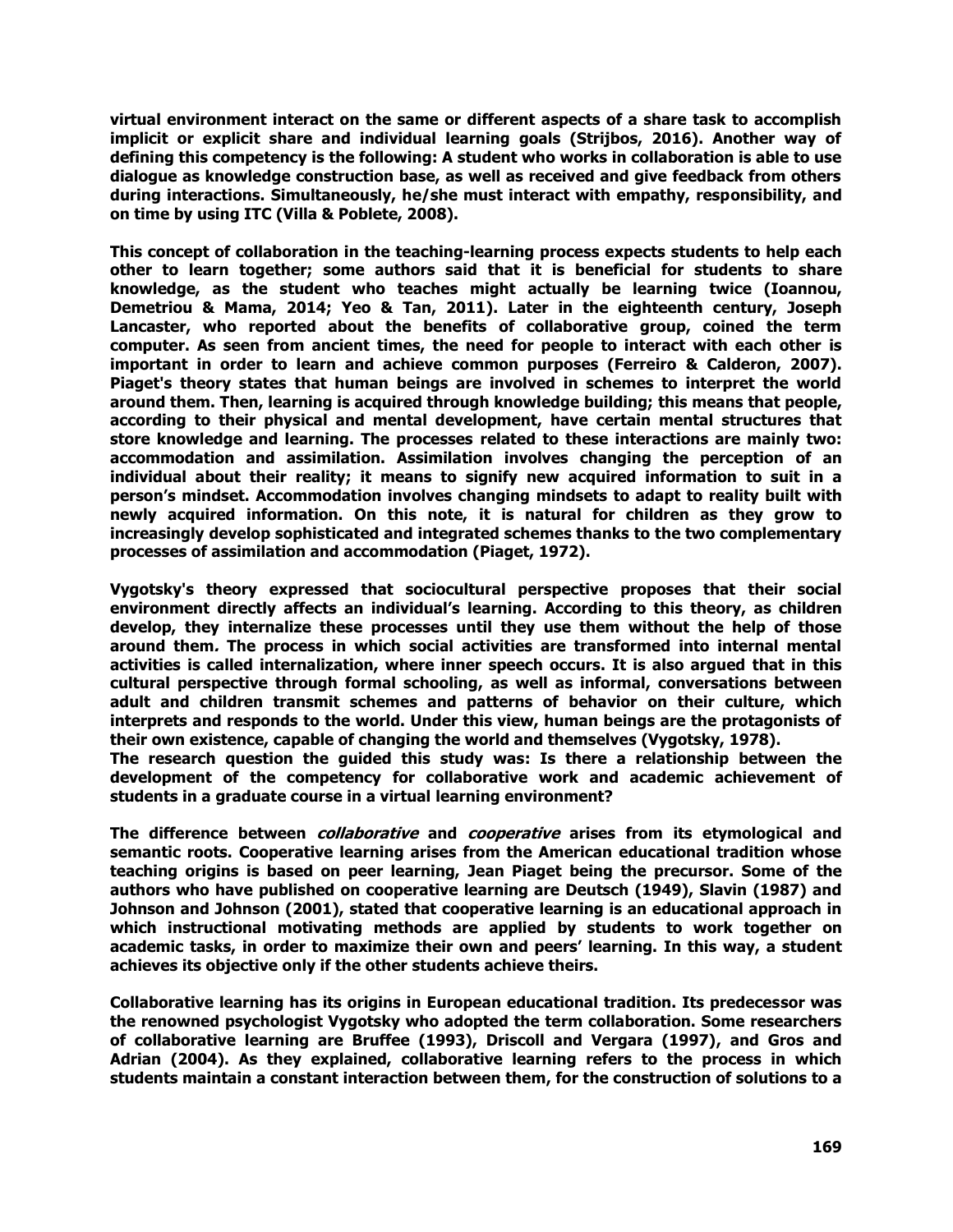**problem, and where the participation of all stakeholders is necessary to achieve a goal that could not be done individually.**

**The main difference between cooperative learning and collaborative learning in a face-toface classroom, is that in cooperative learning the teacher is the designer of the activity and maintains complete control over interactions and the results to be obtained; while in the collaborative learning, students design the activity to be performed and are responsible for interactions and the results. According to Johnson and Johnson (2001), there are five elements that help promoting cooperation in collaborative teams: (a) positive interdependence; (b) individual and group responsibility; (c) face-to-face interaction; (d) interpersonal; and team skills; and (e) group evaluation.**

**The main element of collaborative learning is positive interdependence. The mere fact of belonging to a team of collaborative work is not sufficient to ensure improved achievement of the group. There must be a commitment or need for each of the members, a positive interdependence between them. This implies that all team members are aware of the importance of their participation in the team, since each depends on the contributions of the other. Thus, it is known that none of them alone can achieve success without the others.**

**The second essential element of team collaboration is individual and group responsibility. As noted by Johnson and Johnson (2001), individual responsibility occurs when students are evaluated on their achievement, and the results are communicated to each student to determine who needs more support, motivation, and encouragement to achieve the learning goals, both individually and as part of a team. For this purpose, an atmosphere of respect and cordiality must predominate in the team and avoid peer ridicule, which would be negative since the aim of the evaluation is to improve the areas of opportunity of the weakest members.**

**The third element of face-to-face learning is interaction. Students interact together among the group or in pairs; in this context, all experiences and conversations are oriented to the activities and to achieve common goals.**

**The fourth element of collaborative learning is to teach students interpersonal and team skills. Collaborative learning, in comparison to individualistic, is more complex because students must not only learn to correctly execute a task, but also they must learn to interact with each other, to create a climate of trust and open communication channels to handle conflicts arising between them to function well as a team. For this reason, the professor should teach group techniques with the same intensity in which he teaches learning materials.**

**The fifth element of collaborative learning is the group evaluation. This assessment occurs when team members analyze to what extent they are achieving goals and how close they are to obtain a favorable working climate for collaboration. Collaborative work in a virtual environment involves that all actions must be taken by a group of people to achieve specific goals, supported by technological tools that facilitate the integration of ideas, experiences and contributions to the team project. Collaborative work in a virtual environment is not to simply gather a group of people from different states and define them as a team, and neither is a synonym of assigning a task among team members. Collaborative work in a virtual environment requires positive interdependence and interest to learn and teach each other (Salinas, 2000).**

**In a Learning Management System (LMS) as Blackboard, students in distance education interact in virtual rooms, focused on certain learning objectives. These spaces allow an**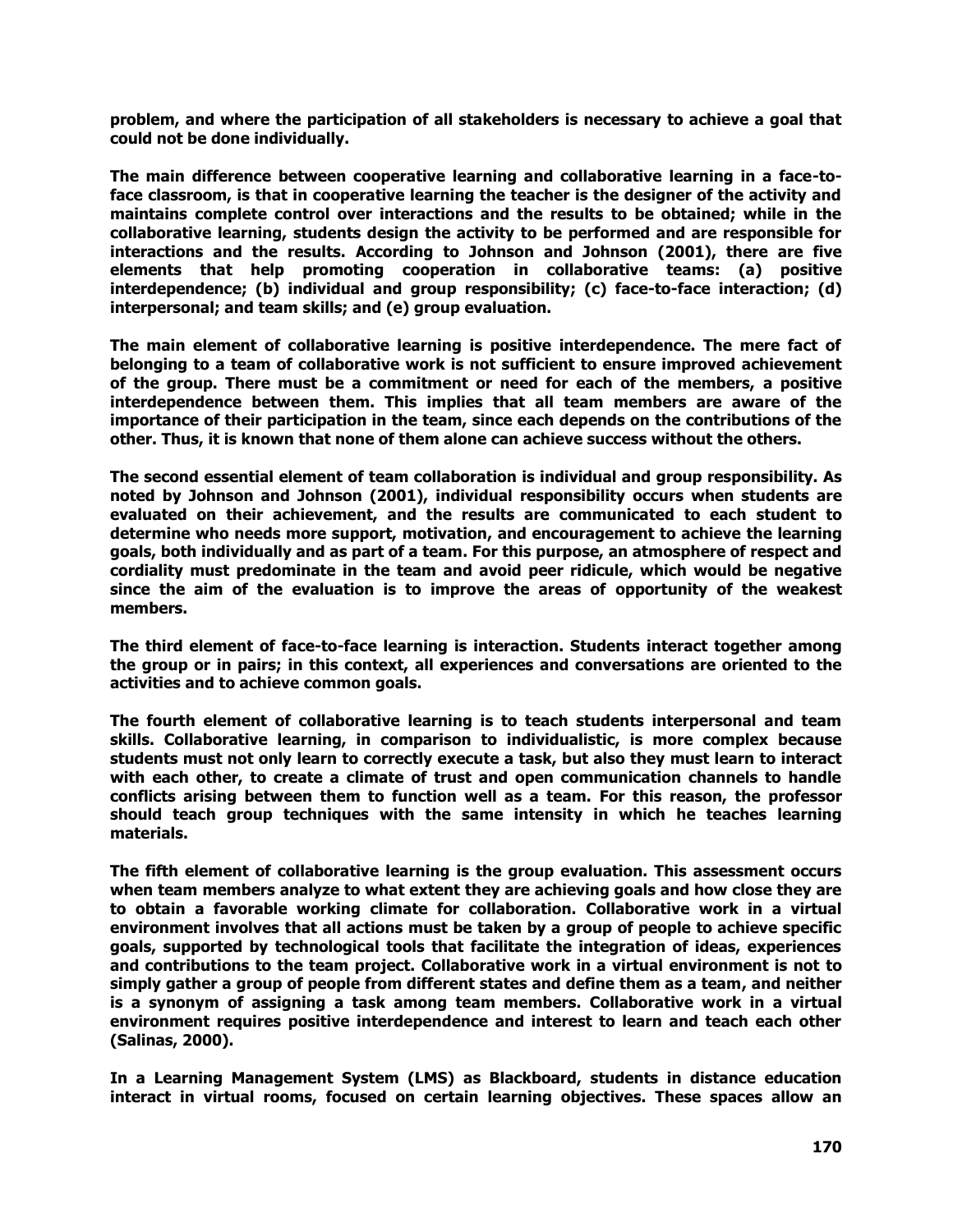**asynchronous participation on discussions; it provides storage of files during the development of learning activities, and spaces for evaluation and feedback.** 

**Academic achievement in collaborative work competency is based on an external manifestation that shows the level of learning, knowledge, and the development of students' skills and values. In any educational context, the importance lies not only the fact of acquiring knowledge and skills, but also the individual's ability to correctly apply them (Argudín, 2006).**

**To assess competencies, it is necessary to consider the following aspects: define what achievement criteria are needed, define the expected results, gather the evidence of individual achievement, and compare it with the expected results. Then, it is necessary to make judgments about the results and assess its competitiveness to establish a development plan to improve areas that are not considered competent, and finally to evaluate the final product (Argudín, 2006).**

**The evaluation with a focus on virtual learning skills has advantages. According to Colvin and Mayer (2008), it promotes the creation of scenarios for peer assessment and selfassessment, so it is easier for the professor to motivate and encourage participation of students in this type of innovative assessment (Topping, Smith, Swanson & Elliot, 2000).**

**To assess the participation of students within the online discussion forums is essential to study the interactions occurring in forums, which is understood as the interaction among students' publications of the ideas that will help knowledge construction. For this, the participation frequency must be considered as an indicator and the quality of contributions. The participation frequency counts the number of contributions of each participant in a discussion forum, a time set by the course calendar. The indicator of quality of contributions involves revision by the teacher, who must read each of the contributions and assign a score, depending on how valuable it is for the achievement of the team activity (Valenzuela, 2003). Another common evaluation practice in collaborative work is peer assessment, which is the process where students evaluate the achievement of teammates depending on their participation, quality of inputs, and cordial communication with each member. Moreover, peer assessment and self-assessment can be either quantitative or qualitative; obligatory or optional; a supplement or replace the grade the teacher assigns to teamwork, and it may be anonymous or public.**

**To assess the level of mastery of collaborative competency, four indicators were chosen: work participation, organization, cohesion and social assessment. The working participation indicator assesses whether the student achieved the assignment within the time required by the team, and the quality of delivery. This indicator also assesses whether the student is actively involved in the team meeting spaces to share experiences and knowledge. The organization indicator assesses whether the student contributes to the definition, distribution and organization of team activities. Cohesion indicator assesses whether the student promotes goal setting and team integration. The social assessment indicator assesses whether the student integrates the opinions of others and constructive feedback. For each of these indicators there are five levels: 5 excellent, 4 good achievement, 3 regular, 2 deficient, and 1 poor achievement (Villa & Poblete, 2008).**

**In recent studies, a paper reports the results of a case study where mechanical engineering students studying at a newly established branch campus in Dubai of a British university were exposed to vertical and horizontal integration. Different activities were included to ensure that students worked together with their peers and colleagues at different levels. The implemented processes and practices led to improved academic achievements, which were better than those of a similar cohort of students were no effort had been made for**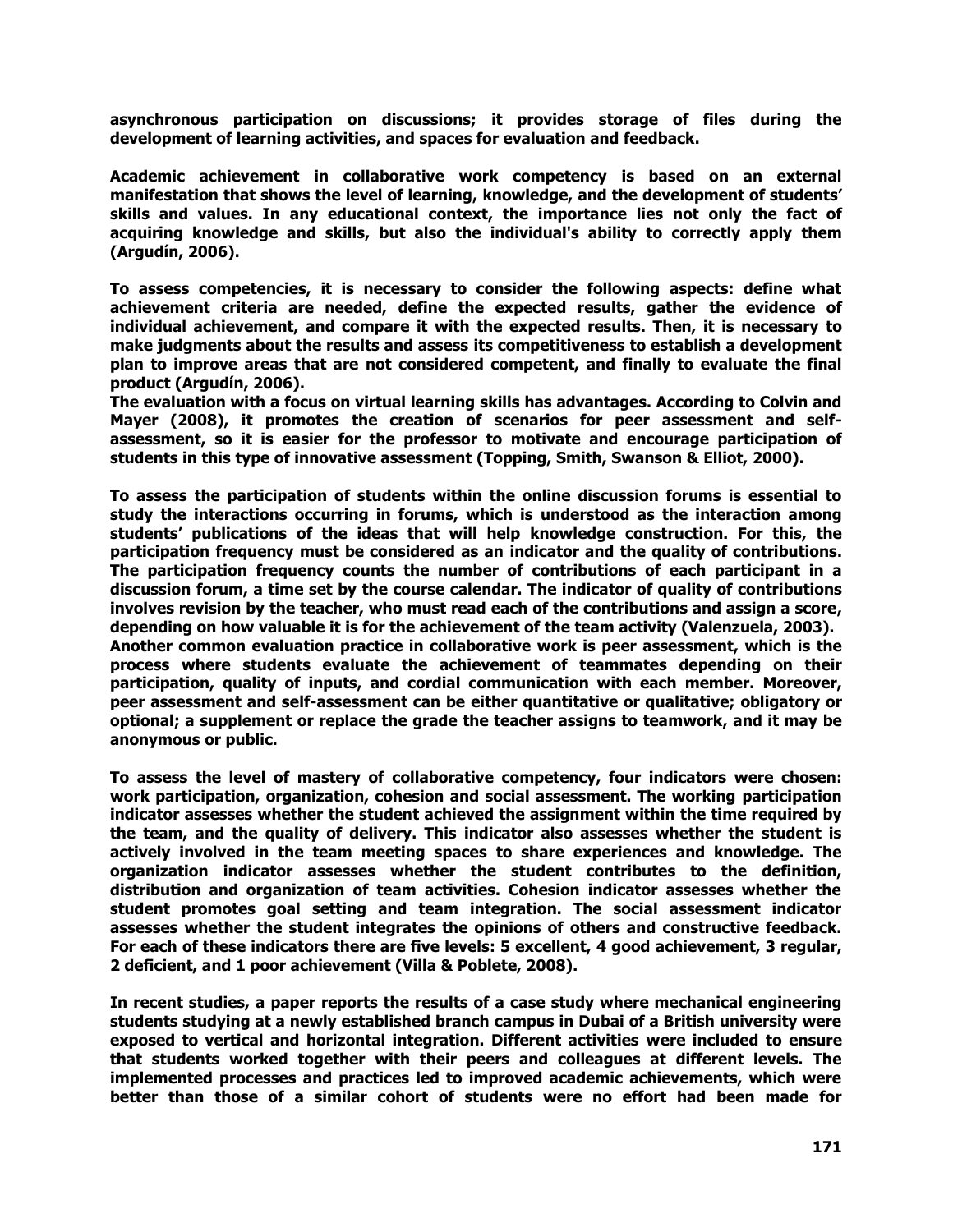**collaboration. The analysis revealed that cooperative learning and the degree of academic support provided by teachers are positively and directly correlated to academic as well as the students' own sense of personal achievement. The results are discussed in light of previous research and with reference to the cultural context of the study (Al-Zubaidy, Abdulaziz & Dashtpour, 2012).**

**Another exploratory study examines the impact of a collaborative research-based afterschool program in an urban high school with students using information technology (IT) for science, technology, engineering, and mathematics (STEM). The study used a mixed method, involving 77 participants within two cohort groups, each participating in an eighteen-month intervention period. Data were collected from the pre- and post-surveys, analysis of the participants' IT/STEM projects, external evaluation reports, and follow-up interviews. Findings indicate that the program had a significant impact on students' technology and IT/STEM skills, frequency of technology use, and understanding of the field. There was some of attitude changes toward IT/STEM and career aspirations in these fields. The study demonstrates that IT/STEM experiences supported through technology have significant impact (Duran et al., 2014).**

**Another research examined the influence of Jigsaw, which is a collaborative learning (CL) method, on students' views and decision-making processes concerning the use of nuclear energy. The research included 60 fourth-year undergraduate students attending the science teacher-training program of a university in Turkey in the 2013–2014 academic year. In the research, firstly an attempt was made to provide students with scientific literacy on the subject through the Jigsaw method. Then the groups created argumentative texts to express their views. In the end, the students developed positive attitudes and supported the establishment of nuclear power plants in Turkey. They had negative views about the use of nuclear energy before teaching (Tekbiyik, 2015).**

**Another reviewed research project focused on documenting statistical learning among 16- 17-year-old Finnish upper secondary school students (N = 78) in a computer supported collaborative learning (CSCL) environment. The value of this study was in reporting the shift from teacher-led mathematical teaching to autonomous small-group learning in statistics. The aim was to examine how student collaboration occurs in learning statistics in a CSCL environment. The data included material from videotaped classroom observations and the researcher's notes. The intersubjective phenomena of students' interactions in a CSCL environment were analyzed by using a contact summary sheet (CSS). The results show that collaborative learning can facilitate cohesion and responsibility, and reduce students' feelings of detachment in a class-less school system. The interactive material and collaboration in small groups enabled the statistical learning (Oikarinen, Jarvela & Kaasila, 2014).** 

# **METHODOLOGY**

**The research used a quantitative, ex-post facto and descriptive design. The study was conducted in an online course of a university's master program located in Northeastern Mexico. The participants were students enrolled in the online course Psychology of Learning, which was offered from January to May 2014. This course included individual and collaborative activities. From 13 individual learning activities, three were collaborative. Two of the collaborative learning activities were designed in the Problem Based Learning (PBL) technique. The evaluation criteria of this course included peer assessment in certain group activities.**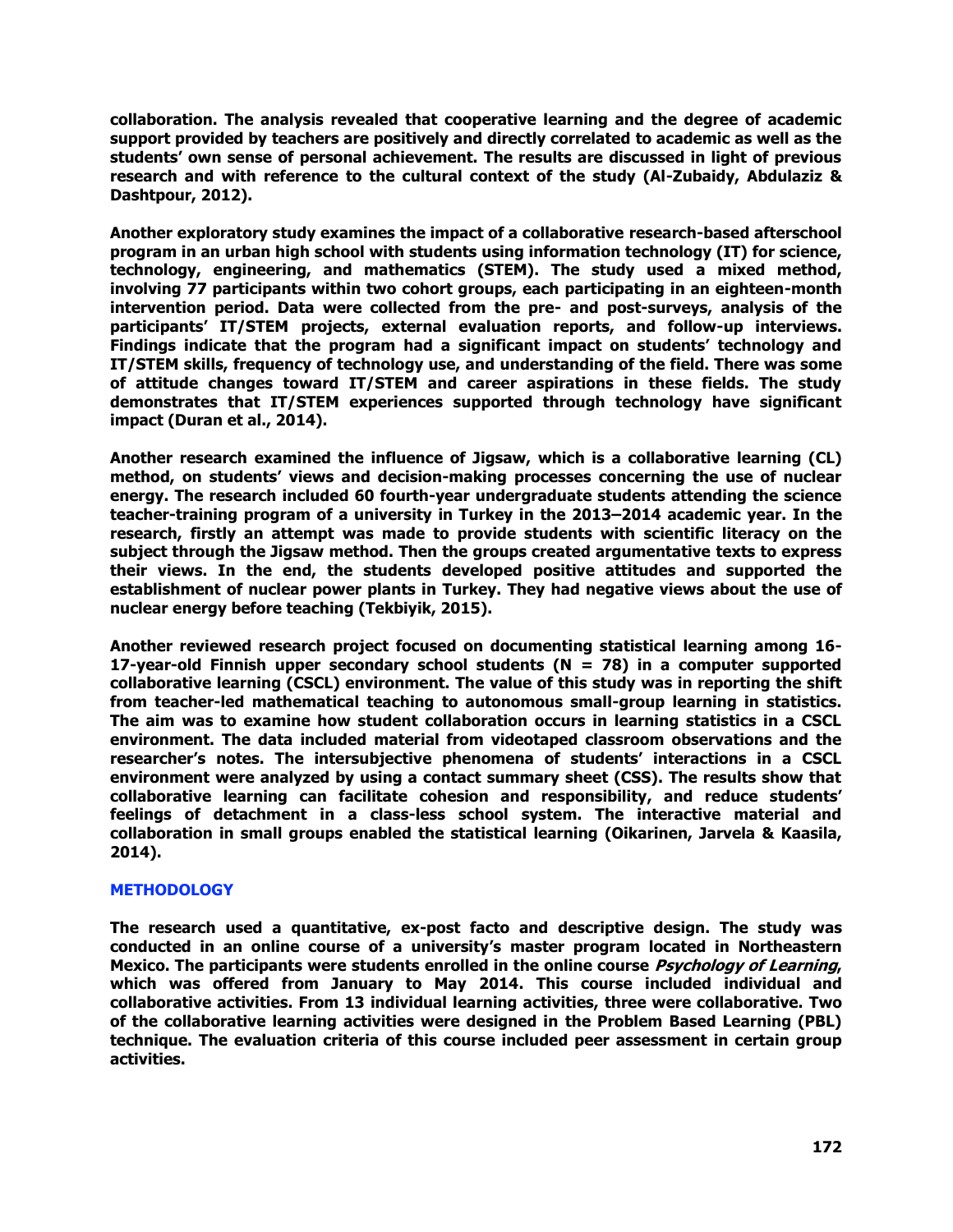**A total of 380 students were enrolled in this course. Their age ranged between 25 to 50 years old. They belonged to various professional backgrounds and worked as teachers or professors. Their countries of residence was Mexico, Colombia and Costa Rica. For academic activities, groups of 3, 4 and 5 members were formed. A sample was selected only with the groups that were formed by 4 students. In the frame of these criteria, the research was conducted with 46 teams (184 students). This amount of students represented 48% of the population (Hernández, Fernandez & Baptista, 2012).**

# **Instrument**

**A checklist of the criteria of collaborative competency domain was elaborated through an Excel worksheet. According to the learning modality, the fourth criteria was modified from its original version. Thus, the five criteria included in the instrument were: (a) positive interdependence; (b) individual and group responsibility; (c) stimulating asynchronous interaction; (d) interpersonal and team skills; and (e) group evaluation (Johnson & Johnson, 2001; Villa & Poblete, 2008). In addition, a scale of three levels of proficiency was included. The levels were poor, medium and high.**

# **Procedures**

**On one hand, all three-discussion forums content developed on the collaborative learning activities were store for further analysis. On the other, a excel checklist was designed to classify and evaluate interaction within the five criteria explained above. Then, two groups were defined: one with high and other with low collaborative competency level. Simultaneously, assignment and coevolution grades were added to the database. These data were correlated. SPSS was used for statistical analysis.**

# **RESULTS**

**All students' interactions within their groups were registered in Blackboard forums. A score was assigned for each interaction using the scale mentioned above. This procedure ended in a classification of groups in two possible categories: collaboratively poor or high. Based on this classification, a list of grades and peer-assessment scores were obtained by the end of the collaborative activities.**

**It was found that from the 46 teams that were assessed with the instrument to define the collaborative competency, 14 teams (30 %) were found with a high degree of collaborative work competency development, while 32 teams (69 %) obtained poor development.**

**Analysis of the five key elements was done according to the existence of elements that permit to infer the high or low level of collaborative competency features (Johnson and Johnson, 2001). These elements were found in electronic interaction forums. Table 1 contains the results expressed in percentage.**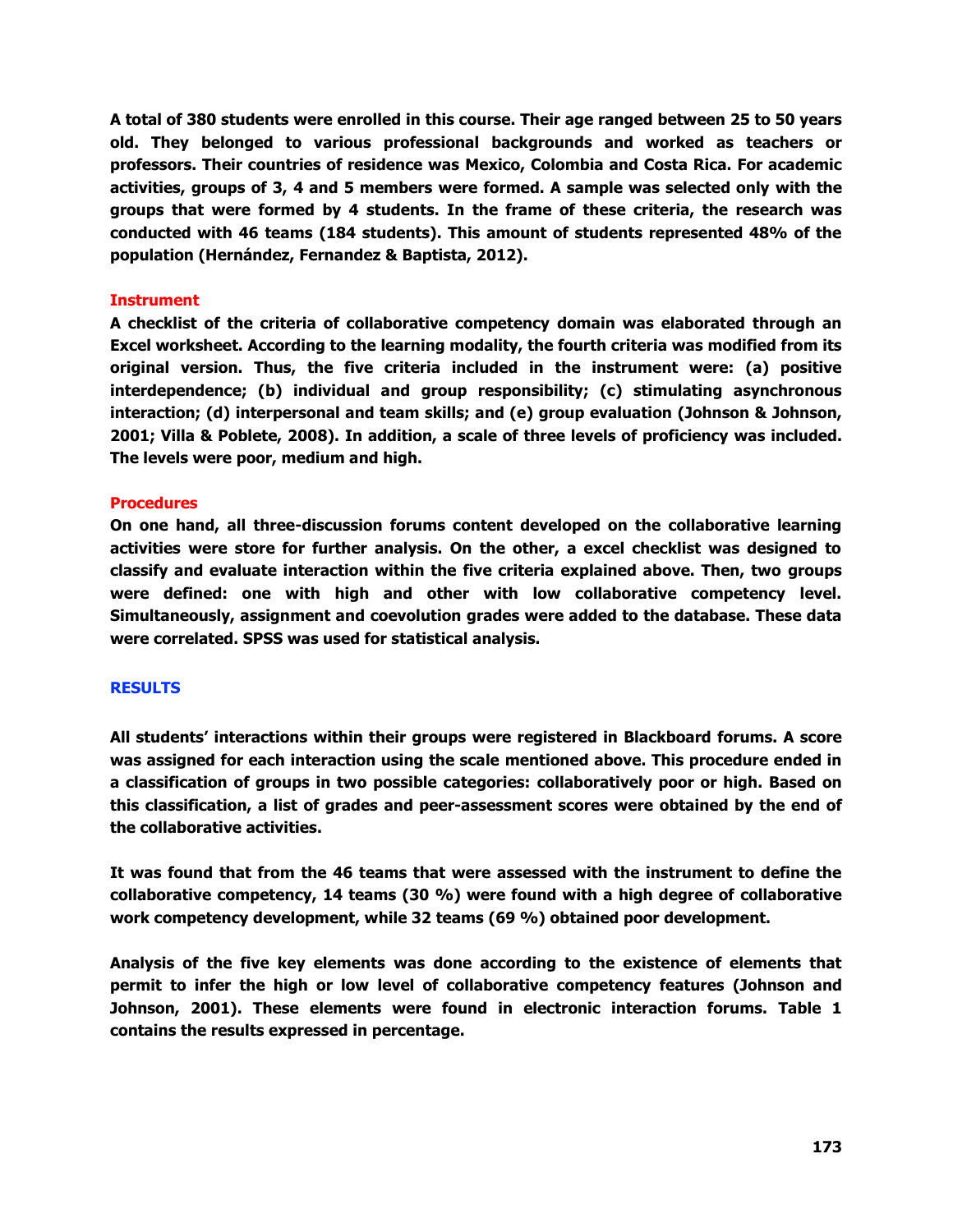| <b>Competency elements</b>                     | Teams of high degree of<br>competency punctuation | <b>Teams of poor degree</b><br>of competency<br>punctuation |
|------------------------------------------------|---------------------------------------------------|-------------------------------------------------------------|
|                                                | $N = 14$                                          | $N = 32$                                                    |
| <b>Positive interdependence</b>                | 98%                                               | <b>72%</b>                                                  |
| <b>Individual and group</b><br>responsibility  | 62%                                               | <b>12%</b>                                                  |
| <b>Stimulating asynchronous</b><br>interaction | 98%                                               | 62%                                                         |
| <b>Interpersonal and team</b><br><b>skills</b> | 46%                                               | 34%                                                         |
| <b>Group evaluation</b>                        | 85%                                               | 62%                                                         |

**Table 1. Scores of the five elements of the collaborative work in the teams of high degree and poor of competency**

**From the results, the three main characteristics of high collaborative teams can be identified: positive interdependence, stimulating asynchronous interaction and group evaluation. In the case of poor collaborative teams, even if the results are lower, the three characteristics already mentioned of high collaborative groups are also well considered. We can infer that both, responsibility and interpersonal interactions are not developed enough to consolidate students as a team. It was found that in, the most poorly collaborative teams missing features were positive interdependence, individual responsibility and group evaluation; which translates into a lack of commitment to the team to deliver on time their contributions and poor communication between team members. It was also considered important to test correlation (Sperman's rho non-parametric) between final grades and collaborative work competency results. Table 2 shows the analysis.**

|                 |                    |                                | <b>Work</b><br>collaborative<br>competency | <b>Academic</b><br><b>Achievement</b> |
|-----------------|--------------------|--------------------------------|--------------------------------------------|---------------------------------------|
|                 | Work               | <b>Correlation coefficient</b> | 1.000                                      | $.351**$                              |
|                 | collaborative      | Sig. (bilateral)               | л.                                         | .000                                  |
| <b>Spearman</b> | competency         | N                              | 100                                        | 100                                   |
| <b>Rho</b>      |                    | <b>Correlation coefficient</b> | $.351***$                                  | 1.000                                 |
|                 | <b>Academic</b>    | Sig. (bilateral)               | .000                                       |                                       |
|                 | <b>Achievement</b> | N                              | 100                                        | 100                                   |

**\*\*The correlation is significant at the 0.01 level (bilateral).**

**We calculated the Spearman's rho coefficient (0. 351), which means that there is a moderate positive correlation between the variables of academic achievement and collaborative work competency. Besides, an analysis of the academic achievement was made for the entire group and for each kind of team according to their collaborative competency level. The average score for the entire group reached 88.02 out of 100. The standard deviation was 6.37. Table 3 contains these results.**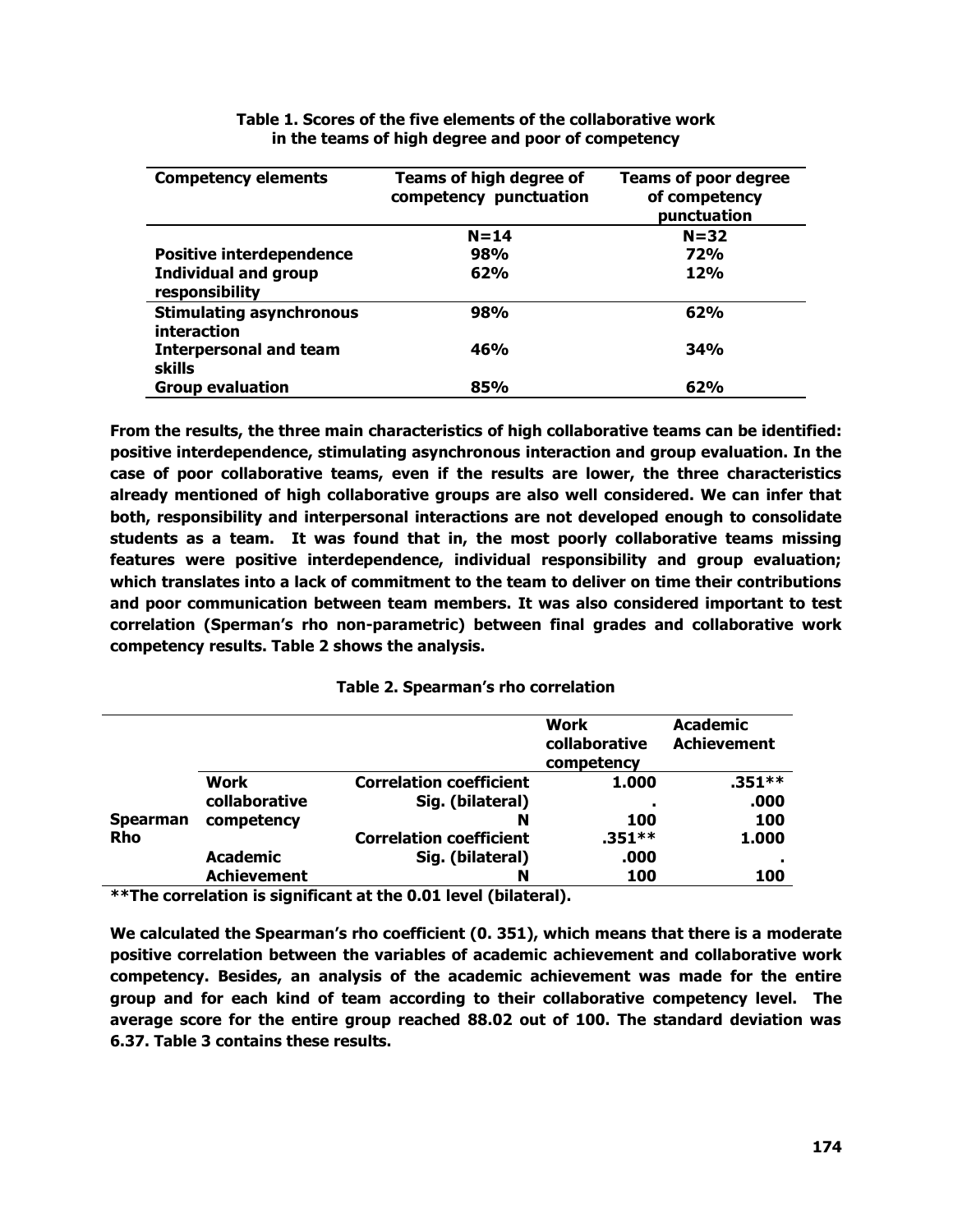**Table 3. Academic achievement of the high/poor collaborative degree of competency**

|                           | <b>Teams of high degree</b><br>of competency | <b>Teams of poor degree</b><br>of competency |  |
|---------------------------|----------------------------------------------|----------------------------------------------|--|
|                           | $N = 14$                                     | $N = 36$                                     |  |
| Mean                      | 91                                           | 86                                           |  |
| <b>Standard deviation</b> | 5.25                                         | 6.52                                         |  |

**Note: In a Chi Square Analysis, even if the difference between groups was not significant, positive likelihood was found (0.013).**

**Peer assessment was another tool that allowed students to participate in the evaluation of the performance of their mates (Topping et al., 2000). Through peer assessment, the perception of other's work was collected. Table 4 contains peer assessment results.**

**Table 4. Peer assessment by of the high/poor collaborative degree of competency**

| <b>Punctuation of peer</b><br>assessment | <b>Teams of high degree of</b><br>collaborative work<br>competency | Teams of poor degree of<br>collaborative work<br>competency |
|------------------------------------------|--------------------------------------------------------------------|-------------------------------------------------------------|
|                                          | $N = 14$                                                           | $N = 32$                                                    |
| Good + excellent                         | <b>100%</b>                                                        | 65%                                                         |
| Approved + sufficient                    | 0%                                                                 | 34%                                                         |

**High level of coherence was shown through the results of peer assessment in high degree of collaborative work teams (100% good and excellent work). On the opposite, lack of coherence was appreciated within poor degree of collaborative work teams. More than 50% assessed their peers with qualifications of excellent or a good performance, although collaborative competencies were not well developed.**

# **DISCUSSION**

**Results let researchers infer that collaborative work competency requires more than instructional design strategies. It is not sufficient to include work collaborative activities to engage students' commitment. One possible explanation for these low results would be the fact that these students were novice on virtual education matters (Arbaugh, 2004).**

**Another finding that would support the idea above is the fact that the lowest feature in both, high and poor collaborative work level teams was Interpersonal and team skills. One possible reason for this is the inexperience of students communicating each other in asynchronous electronic rooms. This could affect the recognition of individual strengths in favor of collaborative work (Johnson & Johnson, 2001).**

**When analyzing grades as a way to infer students' performance quality related to collaborative work competency, it was found a moderate positive relation between these variables. Even if the Chi-square analysis determined a negative result about differences in grades between high and poor collaborative work competency, likelihood measure was positive. This can be taken as a second proof of the existence of a relationship between high academic achievement and high collaborative work competency (Argudín, 2006; Al-Zubaidy et al., 2012; Duran et al., 2014; Oikarinen et al., 2014 Tekbiyik, 2015).**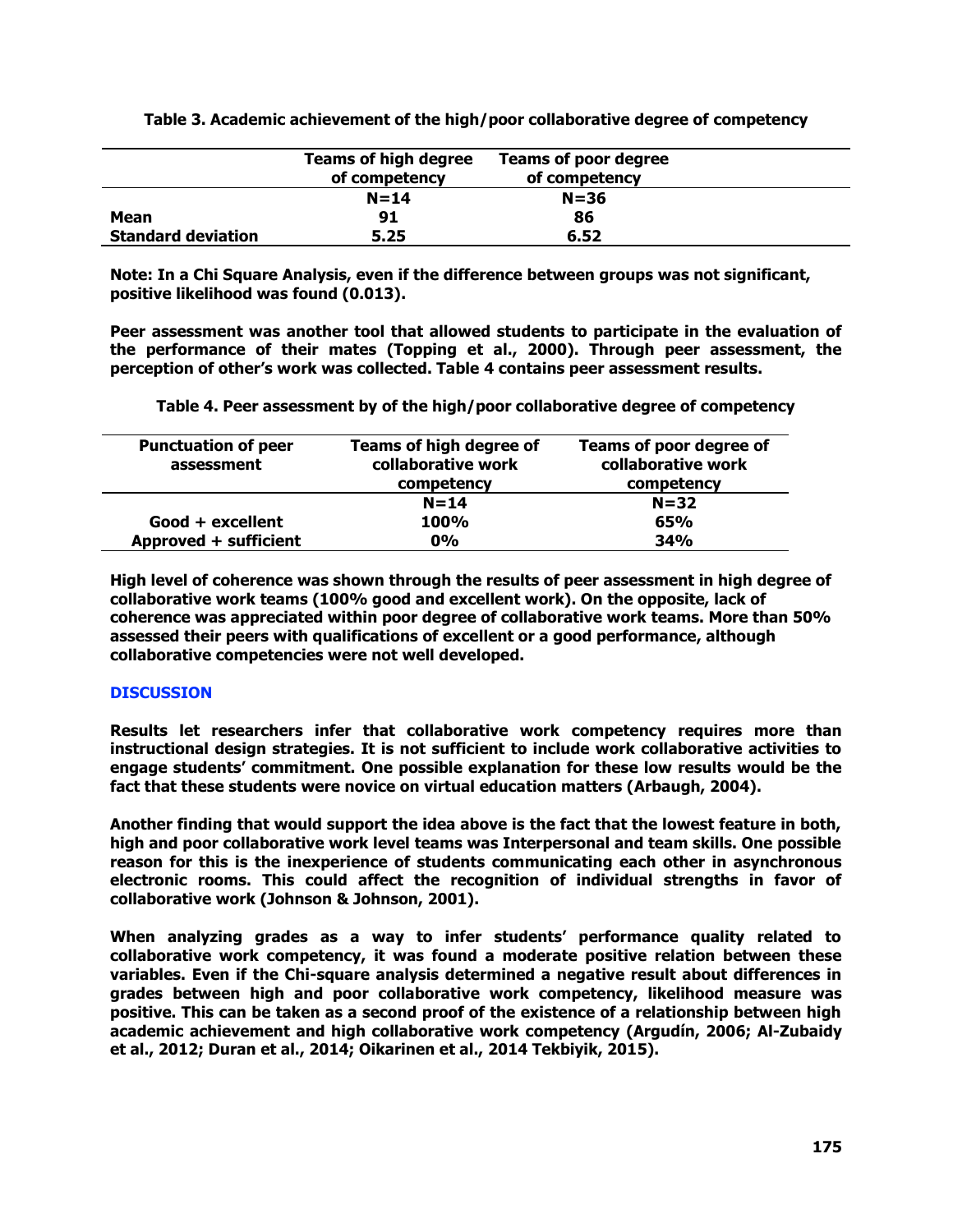**Peer assessment was not a helpful measure to corroborate high and poor collaborative work competency differences. This assessment could have been interfering with students' interests as peer assessment results were considered part of the final grade.** 

**The reasons mentioned in these studies of why collaborative work competency favorably affect the academic achievement of students are:**

- **It is believed that teamwork favorably improves student intrinsic motivation to learn and, therefore, obtain a better result; this is evident on the results of the scores obtained in collaborative activities.**
- **The perception of students toward peers is favorably improved through collaborative participation.**

**This is supported on Johnson and Johnson´s statement (1989): members of highly collaborative teams have important characteristics: (a) empathy; (b) responsibility and develop tasks according to a schedule; (c) timely communicating individual contributions to encourage the active participation of the team; (d) emit and receive feedback during interaction using argumentation which motivates them to have a committed and, (e) outstanding participation that is reflected in academic the achievement of the team.** 

**The three most outstanding features of the highly collaborative teams in this research, which is supported in literature (Johnson & Johnson, 2001) confirms that members of highly collaborative teams: act empathetic, they are responsible and develop in timely manner the task, and notify individual contributions on time. It is important to encourage the active participation of the teams. All members emit and receive feedback during interaction using argumentation, which motivates them to be committed and demonstrate outstanding participation reflected in academic performance of the team.** 

# **CONCLUSION**

**The results of the study provide evidence of a positive association between the collaborative work competency and academic achievement of teams of an online course, that allow direct interactions in discussion forums, and a high participation when the members collaborate in learning activities.**

**The instructional design of the studied course provided the conditions to develop a positive interdependence, individual responsibility, and group assessment, which resulted in highly collaborative teams to act empathetically, responsibly and develop activities on schedule.**

**Regarding the perception that students had on their computers, there is consistency in the results found on the peer assessment of equipment and its relationship to academic achievement. Online learning environments and the appropriate instructional design for collaborative learnings activities are an outstanding space to develop the collaborative work competency for postgraduate students.**

# **PRACTICAL AND FUTURE RESEARCH**

**Most of the revised research, including the study shown in this article, correlate positively both, collaborative learning competency and academic achievement. Besides, it is known that students develop additional competencies in parallel: negotiation and mediation, interaction problem solving, collaborative use of ICT, among others. These variables around learning process should be studied within different methodology designs as quasiexperimental studies for shaping and get more precise data about its benefits.**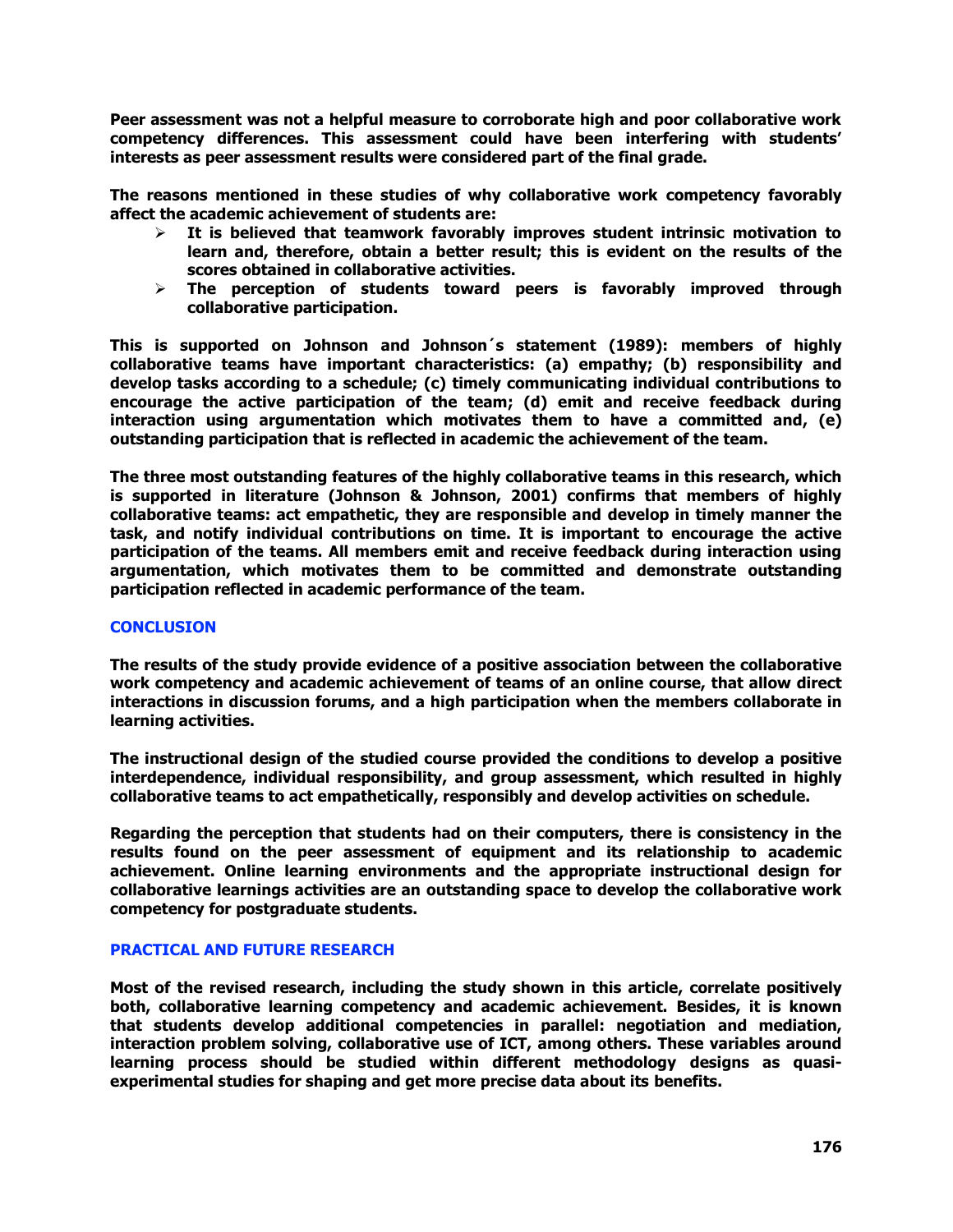### **BIODATA and CONTACT ADDRESSES of AUTHORS**



**Marisela CASTILLO was born in Tampico Tamaulipas, Mexico. She received a Bachelor's Degree in Computer System Engineering at Tecnologico da Monterrey. The research titled "The competence of collaborative work and its relation to performance" is presented in this document to aspire to the Master's Degree in Educational Technology with an emphasis on Corporate Training. Her work experience has been mainly revolved around the field of computer science, specifically in the area of computer science for six years. Currently, Marisela Castillo serves as a teacher of online courses providing guidance to students in the area of computing. Her desire to enter the area of training within institutions is a topic that he is passionate about and would want to continue developing.**

**Marisela CASTILLO Undergraduate program learning support, Tecnologico da Monterrey Av. Eugenio Garza Sada 2501, Tecnologico da Monterrey, Monterrey, Nuevo León Phone: +528183582000 E-mail: marisela.castillo@itesm.mx**



**Yolanda HEREDIA received her Bachelor's Degree in Psychology with specialty in clinical Psychology from the Universidad Iberoamericana in México City in 1982; her Master's Degree in Education with a specialization in Educational Psychology from the Universidad Regiomontana in 1992; and her Ph D. in Social Work with a specialization in International Comparative Social Welfare Policy in a joint degree from Universidad Autonoma da Nuevo León and UTA in 2002. Currently she is a Senior Professor and Researcher at ITESM's Graduate School of Education, coordinates the Master's in Educational Technology. She was dean of the Graduate School of Education from January of 2009 to august of 2010. Actually she coordinates the Doctored in Educational Innovation. She has done research in educational** 

**technology, and the subject of elements that affect academic performance, and she has published the results of her research in specialized magazines and has written several book´s chapter and Books. She has coordinated more than 40 theses and 9 doctoral dissertations.**

#### **Yolanda HEREDIA**

**Department: School of Humanities and Education Address: Av. Eugenio Garza Sada 2501, Tecnologico de Monterrey, Monterrey, Nuevo León Phone: +52-81-16461400 E-mail: [yheredia@itesm.mx](mailto:yheredia@itesm.mx)**



**Katherina GALLARDO is a Professor at the School of Humanities and Education at the Tecnologico de Monterrey. She was dean of the Graduate School of Education from January of 2013 to Dicember 2014. She holds a Ph.D. in Innovation and Educational Technology from the same institution. She is also a member of the National Researchers System of the National Council of Science and Technology, México. Her research interests are focused on the subjects of performance assessment, distance education and adult education. She has published several articles in specialized magazines and has written two books about learning assessment. She has coordinated more than 30 theses and 4 doctoral dissertations.**

**Katherina GALLARDO School of Humanities and Education Av. Eugenio Garza Sada 2501, Tecnologico de Monterrey, Monterrey, Nuevo León Phone: +52-81-16461400 E-mail: [katherina.gallardo@itesm.mx](mailto:katherina.gallardo@itesm.mx)**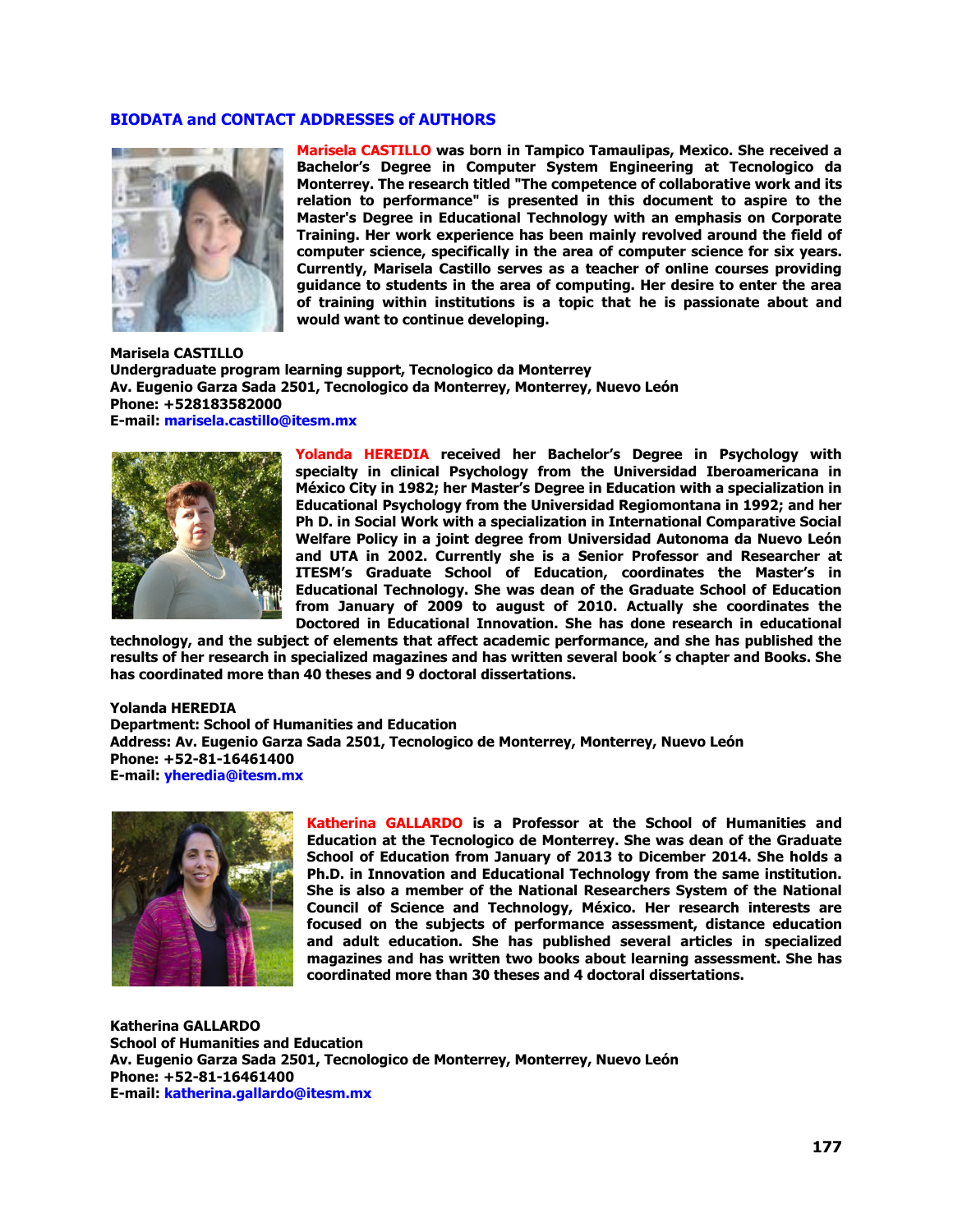#### **REFERENCES**

- **Arbaugh, J. B. (2004). Learning to Learn Online: A Study of Perceptual Changes Between Multiple Online Course Experiences. The Internet and Higher Education, 7(3), 169- 182.**
- **Al-Zubaidy, S., Abdulaziz, N., Dashtpour, R. (2012). Implementing Vertical and Horizontal Engineering Students' Integration and Assessment of Consequence Academic Achievement. European Journal of Engineering Education, 37(4), 383-396.**
- **Argudin, Y. (2006). Educacion basada en competencias [Competency based education]. Distrito Federal, Mexico: Trillas.**
- **Bruffee, K (1993). Collaborative Learning. Baltimore, MD: Johns Hopkins University Press.**
- **Colvin, C. R. & Mayer, R.E (2008). Learning Together Virtually. E-Learning and The Science of Institution. San Francisco. CA: John Wiley & Sons/Pfeiffer.**
- **Daft, R. (2010). The Executive and The Elephant: A Leader's Guide to Building Inner Excellence. San Francisco, CA: John Wiley and Sons.**
- **Deutsch, M. (1949). A Theory of Cooperation and Competency. Human Relations, 2(1), (pp. 129-152). Doi: 10.1177/001872674900200204**
- **Driscoll, M.P. & Vergara, A. (1997). Nuevas tecnologías y su impacto en la educacion del futuro [New technologies and its impact on future education]. Pensamiento Educativo, 21(2), 81-99. Santiago, Chile: Universidad.**
- **Duran, M., Hoft, M., Lawson, D., Medjahed, B., & Orady, E. (2014). Urban High School Students' IT/STEM Learning: Findings from a Collaborative Inquiry- and Design-Based Afterschool Program. Journal of Science Education & Technology, 23(1), 116-137.**
- **Ferreiro, R. & Calderon, M. (2007). El ABC del aprendizaje coperativo [ABC of cooperative learning]. Distrito Federal, Mexico: Trillas.**
- **Gros, B. & Adrian, M. (2004). Estudio sobre el uso de los foros virtuales para favorecer las actividades colaborativas en la enseñanza superior [Study on virtual forums to improve collaborative activities on higher education]. Teoría de la Educacion, 5(1), 36-43. Barcelona, Spain: University of Barcelona.**
- **Hernández, R., Fernández, C. & Baptista, P. (2012). Metodología de la investigacio<sup>n</sup> [Research Methods]. Mexico: McGraw Hill.**
- **Ioannou, A., Demetriou, S. & Mama, M. (2014) Exploring Factors Influencing Collaborative Knowledge Construction in Online Discussions: Student Facilitation and Quality of Initial Postings. American Journal of Distance Education, 28(3), 183-195, DOI: 10.1080/08923647.2014.926780**
- **Johnson, D.W, & Johnson, R. T. (2001). El aprendizaje cooperativo en el aula [Cooperative learning in the classroom]. Buenos Aires, Argentina: Paidos.**
- **Oikarinen, J. K., Jarvela, S., & Kaasila, R. (2014). Finnish Upper Secondary Students' Collaborative Processes in Learning Statistics in A CSCL Environment. International Journal Of Mathematical Education In Science & Technology, 45(3), 325-348.**